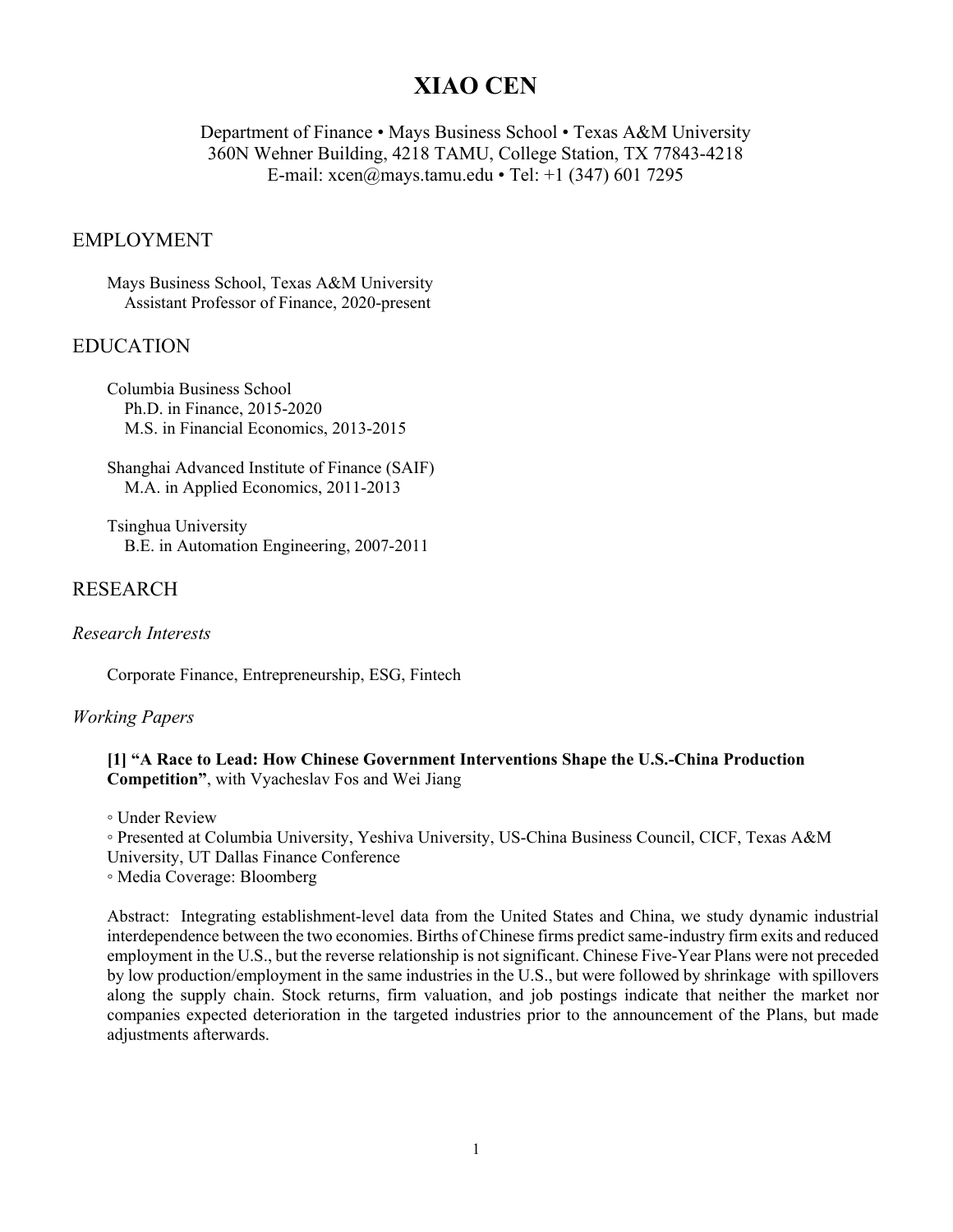#### **[2] "Smartphone Trading Technology, Investor Behavior, and Financial Fragility"**

◦ Revise and Resubmit, *Management Science*

◦ Presented at SFS Cavalcade, Northeastern University Finance Conference, University of Connecticut Financial Risk Conference, Chapman University Money and Finance Conference, FMA, NFA

Abstract: This study investigates how smartphone trading technology affects retail investor behavior and mutual fund performance using proprietary individual-level trading data around a natural experiment—the release of a smartphone trading app by a large investment adviser. App adoption raises investor attention and trading volume through amplifying cognitive biases such as self-control problems and overconfidence. The technology shock increases investors' flow sensitivity to short-term fund returns and market sentiment, and boosts the aggregate flows of app adopters. The funds more exposed to the shock see a greater decline in abnormal returns, which is likely attributed to higher fund flows and liquidity costs. Overall, the findings suggest investors' adoption of smartphone trading technology can create negative externalities to other investors holding the same funds.

#### **[3] " Employee Ideology and the Retention Effect of Corporate Social Responsibility"**, with Yue Qiu and Tracy Yue Wang

◦ Presented at Georgia State University, UCLA, Labor and Finance Seminar, University of Minnesota, Temple University, MFA

Abstract: In this study we examine a specific channel through which corporate social responsibilities (CSR) may impact long-term firm value—the impact of firms' CSR policies on employee retention. Using data from the U.S. Census, we document a robust negative relation between firms' policies regarding environmental and social issues and employee voluntary separation rates, and such relation becomes stronger over time. The retention effect of a firm's CSR is stronger for more CSR-conscious employees. Exploring the impact of an exogenous rightward shift in corporate ideology on firms' CSR policies and the separation rates of firms' more CSR-conscious versus less CSR-conscious employees, we document that employer-employee ideology alignment is the most likely mechanism underlying the retention effect of CSR. Finally, we find that financial incentives do not appear to substitute away the effect of CSR on the retention of CSR-conscious employees, and the negative shock to CSR leads to a lowered labor productivity in the long run.

## **[4] "Natural Disasters, Household Wealth, and Entrepreneurial Career Choices"**

◦ Based on Ph.D. dissertation at Columbia University

◦ Best paper award, University of Southern California PhD Conference in Finance

◦ Presented at HEC Entrepreneurship Workshop, NFA, Columbia University, NYU, Texas A&M University,

University of Houston, Brandeis University, University of Pittsburg, Northeastern University

Abstract: This study investigates how household wealth affects the human capital of startups, based on U.S. Census individual-level employment data, deed records, and geographic information system (GIS) data. Using floods as a wealth shock, a regression discontinuity analysis shows inundated residents are 7% less likely to work in startups relative to their neighbors outside the flood boundary, within a 0.1-mile-wide band. The effect is more pronounced for homeowners, consistent with the wealth effect. The career distortion leads to a significant longrun income loss, highlighting the importance of self-insurance for human capital allocation.

## **[5] "Corporate Diversity Culture Spillover"**, with Yue Qiu and Tracy Wang

Abstract: We study the contagion of corporate diversity culture between firms through labor market competition and organizational learning. We focus on a company's gender wage gap as a proxy for corporate gender diversity culture. To identify the cultural transmission channels, we explore the entry of a "Million Dollar Plant" (MDP) in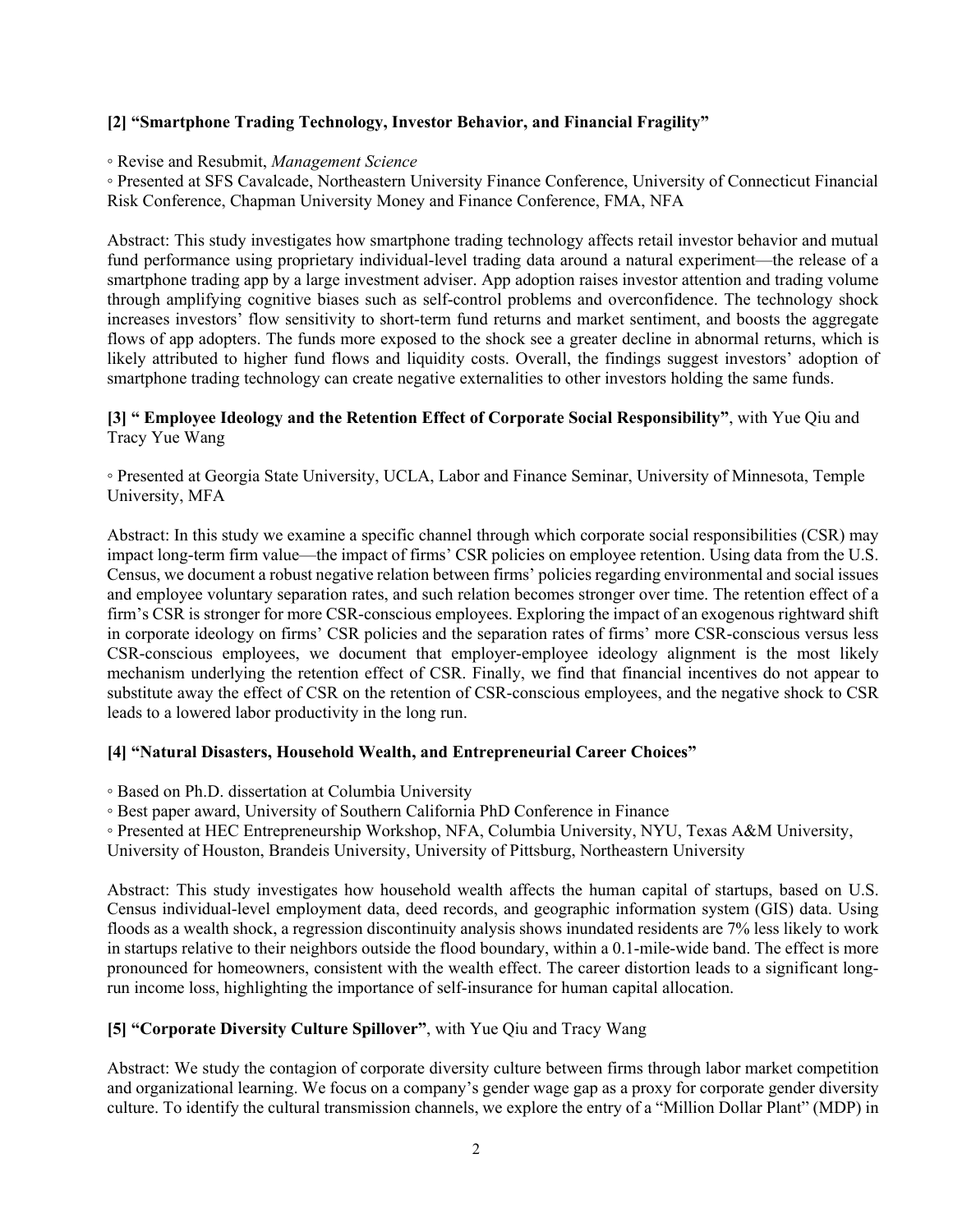a county and examine how the diversity culture of the MDP's parent firm influences the evolution of gender wage gap in the local establishments. Using data from the U.S. Census, we find that when a pro-diversity firm opens a large plant in a county, local women's wage increases more than local men's wage, leading to a decline in the gender wage gap of local establishments. The opposite effect occurs following the entries of MDPs with a less pro-diversity culture. Evidence suggests that labor market competition is a key cultural transmission channel. The strongest gender wage gap adjustment occurs among the skilled local employees in the MDP's industry, and the weakest occurs among the unskilled local employees outside the MDP's industry. In addition, the gender wage gap adjustment is positively related to the intensity of labor flow between the MDP's industry and a local establishment's industry. We also find evidence that organizational learning is at work. Corporate diversity culture spillover is not confined to the MDP entry area. Following an MDP entry, changes in gender wage gap and other broader measures of corporate diversity culture appear to propagate to areas outside the entry area through the internal networks of multi-regional firms. Finally, we find that local religiosity, which affects the relative mobility of women versus men, tends to dampen the gender diversity culture spillover by weakening both transmission channels.

#### **[6] "Competition on Talent and Mutual Fund Performance: Evidence from China's Private Fund Deregulation"**

◦ Best Paper Award, Columbia Business School PhD Conference

Abstract: This paper documents that the increased competition from private funds (i.e. hedge funds, private equity and venture capital) adversely impacts mutual fund performance through the "talent stealing" channel. To establish causality, I exploit an arguably exogenous regulatory change that stimulated the private fund industry in China and elevated the competition with a subset of mutual funds. Specifically, I find that the excess return of affected mutual funds declines substantially after the shock as opposed to the control group. Furthermore, the fund manager turnover rate increased by more than 50% in the treated funds compared to the control group, and the performance decline is twice as large after a managerial turnover. The performance gap between departing managers and the successors widens after the shock, suggesting that intensified competition also affects the bench strength. Overall, this paper shows the adverse effect of cross-industry competition on mutual fund performance and highlights the importance of talent in the money management industry.

#### *Work in Progress*

"A New Measure of Boards' Human Capital", with Fabrizio Ferri and Nan Li "Smartphone Technology and Household Asset Allocation", with Nan Li

## **TEACHING**

Mays Business School, Texas A&M University Managerial Finance I (FINC 361) Undergraduate: Instructor, 2020-2021

Columbia Business School

NYC Immersion Seminar: Activist Investing MBA: TA for Wei Jiang, Spring, 2016 Financial Econometrics: Panel Data PhD: TA for Wei Jiang, Spring 2016 Debevoise Business Education Program Exec. Ed.: TA for Charles Jones, Fall, 2016 Advanced Corporate Finance